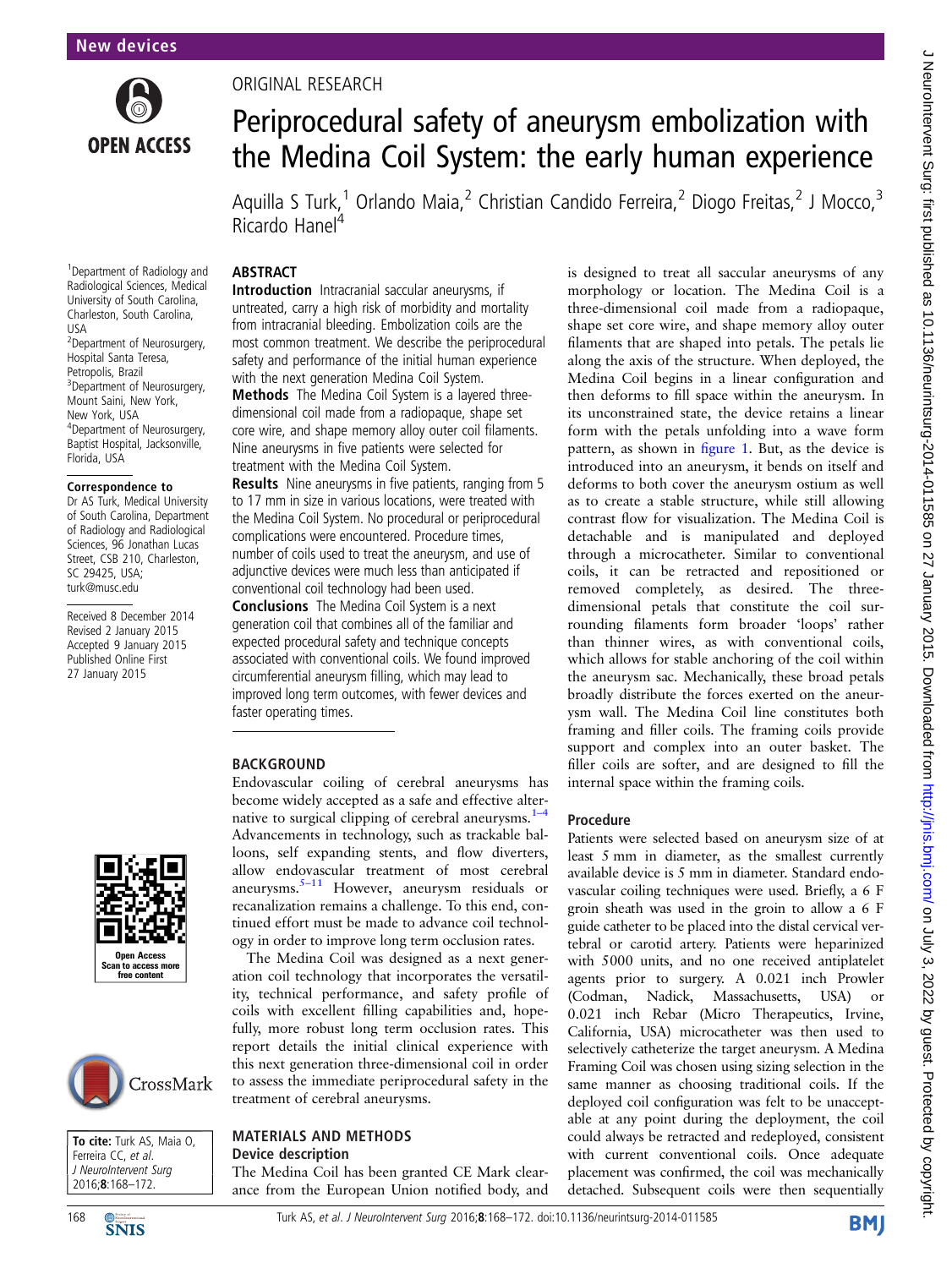<span id="page-1-0"></span>

Figure 1 Medina embolization coil in unconstrained space.

placed until placement of further coils was not possible or felt to be unnecessary. Procedure time was defined as the length of time that the microcatheter was present in the aneurysm.

## **Outcomes**

Angiographic outcomes were classified by per cent filling. Clinical outcomes were documented at discharge by the patients' primary treating physician (OM).

## RESULTS

Nine aneurysms in five patients were treated with the Medina Coil System. Aneurysm locations were middle cerebral (n=3), anterior communicating (n=2), basilar apex, carotid terminus, ophthalmic, posterior communicating, and pericallosal arteries (table 1). All aneurysms were wide necked with a neck to dome ratio >2:1. All aneurysms were treated electively, although one patient had suffered a subarachnoid hemorrhage 1 month prior to treatment and one other patient had bled a year prior to treatment.

All aneurysms were treated with Medina Coils alone, except for one case in which a remaining filling segment at the aneurysm base was too small to accommodate a 5 mm filling coil, and therefore a traditional coil was used. All cases were performed without any technical or procedural complications. No periprocedural or postprocedure related clinical complications, such as stroke or aneurysm bleeding, were encountered. Acute residual contrast filling within the coil loops was present in all cases except one, where the final device implanted was a conventional coil. One aneurysm treated was a 6 mm wide necked middle cerebral artery bifurcation aneurysm residual 1 month after surgical clipping. One aneurysm was treated with an Enterprise stent. Procedure time was recorded from the first coil introduced into the microcatheter to the last coil detached.

| Aneurysm       | <b>Aneurysm location</b>                | Aneurysm size<br>(mm)         | <b>Coils implanted</b>                                                                  | <b>Procedure time</b><br>(min) | Post-outcome<br>(% occlusion) | Adverse/unanticipated<br>events              | 1 month follow-up<br>(% occlusion) |
|----------------|-----------------------------------------|-------------------------------|-----------------------------------------------------------------------------------------|--------------------------------|-------------------------------|----------------------------------------------|------------------------------------|
| $\mathbf{1}$   | <b>Basilar</b>                          | 12.1×7.24×5.47                | 8 Framer<br>6 Framer<br>5 Filler<br>5 Filler 4<br>$mm \times 10$ cm<br><b>MicroPlex</b> | 48                             | 95                            | None                                         | 95                                 |
| $\overline{2}$ | <b>MCA</b>                              | $8.65 \times 5$               | 7 Framer<br>5 Filler<br>5 Filler                                                        | 8                              | $<$ 50                        | None                                         | 95                                 |
| 3              | <b>Carotid Terminus</b>                 | $5.2 \times 4.9$              | 6 Framer                                                                                | 9                              | < 50                          | <b>None</b>                                  | 98                                 |
| 4              | <b>MCA</b>                              | 6                             | 6 Framer                                                                                | 11                             | $<$ 50                        | <b>None</b>                                  | N/A                                |
| 5              | Pericallosal (ruptured<br>1 year prior) | $11 \times 4.5$               | 5 Filler<br>5 Framer                                                                    | 6                              | < 50                          | None                                         | N/A                                |
| 6              | <b>MCA</b>                              | $7.5 \times 5.6$              | 6 Framer<br>Enterprise<br><b>Stent</b>                                                  | 5                              | < 50                          | Clot seen on coil, slight<br>coil protrusion | N/A                                |
| $\overline{7}$ | <b>PCOM</b>                             | $5.95 \times 4.91$            | 6 Framer                                                                                | $\overline{7}$                 | < 50                          | <b>None</b>                                  | N/A                                |
| 8              | Ophthalmic                              | $17\times17$ with 9.5<br>neck | 9 Framer<br>9 Framer<br>9 Framer<br>9 Framer<br>8 Framer<br>8 Filler<br>8 Framer        | 21                             | <60                           | None                                         | None                               |
| 9              | ACOM (ruptured<br>1 month prior)        | 8.66×14 with 5.5<br>neck      | 8 Framer<br>7 Framer<br>5 Filler<br>6 Filler<br>5 Filler                                | 33                             | < 50                          | <b>None</b>                                  | None                               |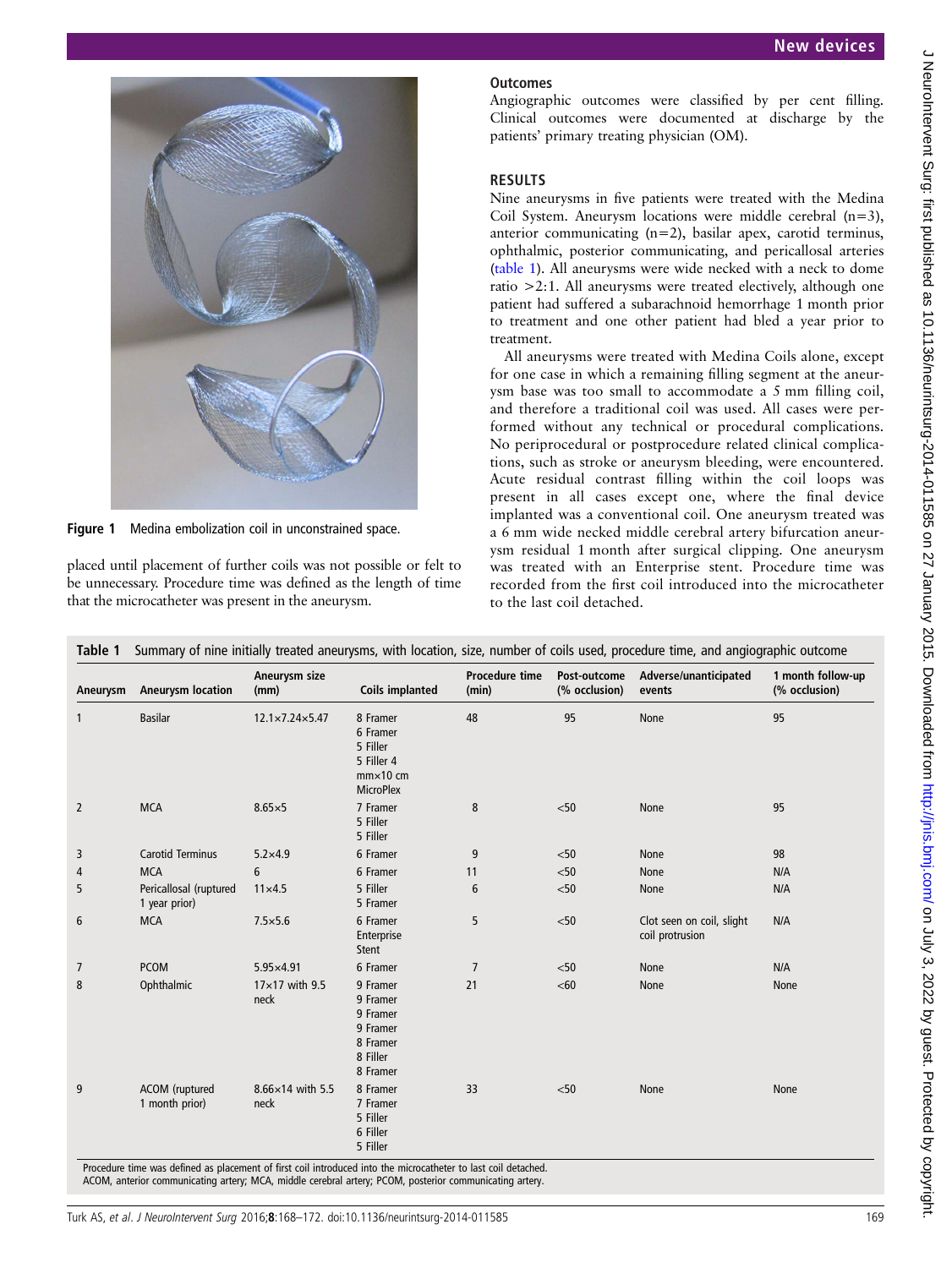<span id="page-2-0"></span>

Figure 2 (A) Working frontal digital subtraction angiography (DSA) of a 5 mm left carotid terminus aneurysm. (B, left) Native magnified working view of the coil mass filling the aneurysm and (right) the same projection DSA of the aneurysm occluded with a very small neck residual. (C) One month follow-up DSA magnified working view with stable aneurysm occlusion and a very small neck remnant.

#### Illustrative cases

#### Aneurysm No 3

A patient with multiple intracranial aneurysms presented for elective endovascular treatment of his aneurysms. The aneurysm at the carotid terminus measured 5.2 mm×4.9 mm with a broad neck (figure 2). The aneurysm was treated with a single 6 mm

Medina Framing Coil through a Prowler plus microcatheter with a 9 min procedure time. Control angiography demonstrated significant contrast flow within the coil loops, but apparent stagnation in flow. The patient was discharged home the following day without neurologic complaint. Follow-up angiogram at 1 month was performed during workup to address the



Figure 3 (A, B) A patient who experienced a subarachnoid hemorrhage, 1 month previously, from a 17 mm×9 mm with 5.5 mm neck left anterior communicating region aneurysm, as shown by three-dimensional digital subtraction angiography (DSA) and frontal working view. (C) Final subtracted frontal (left) and native lateral (right) DSA control angiogram showing coils filling the aneurysm, with some contrast penetrating the proximal coil mass and patency of the parent anterior cerebral artery and anterior communicating arteries and their distal branches.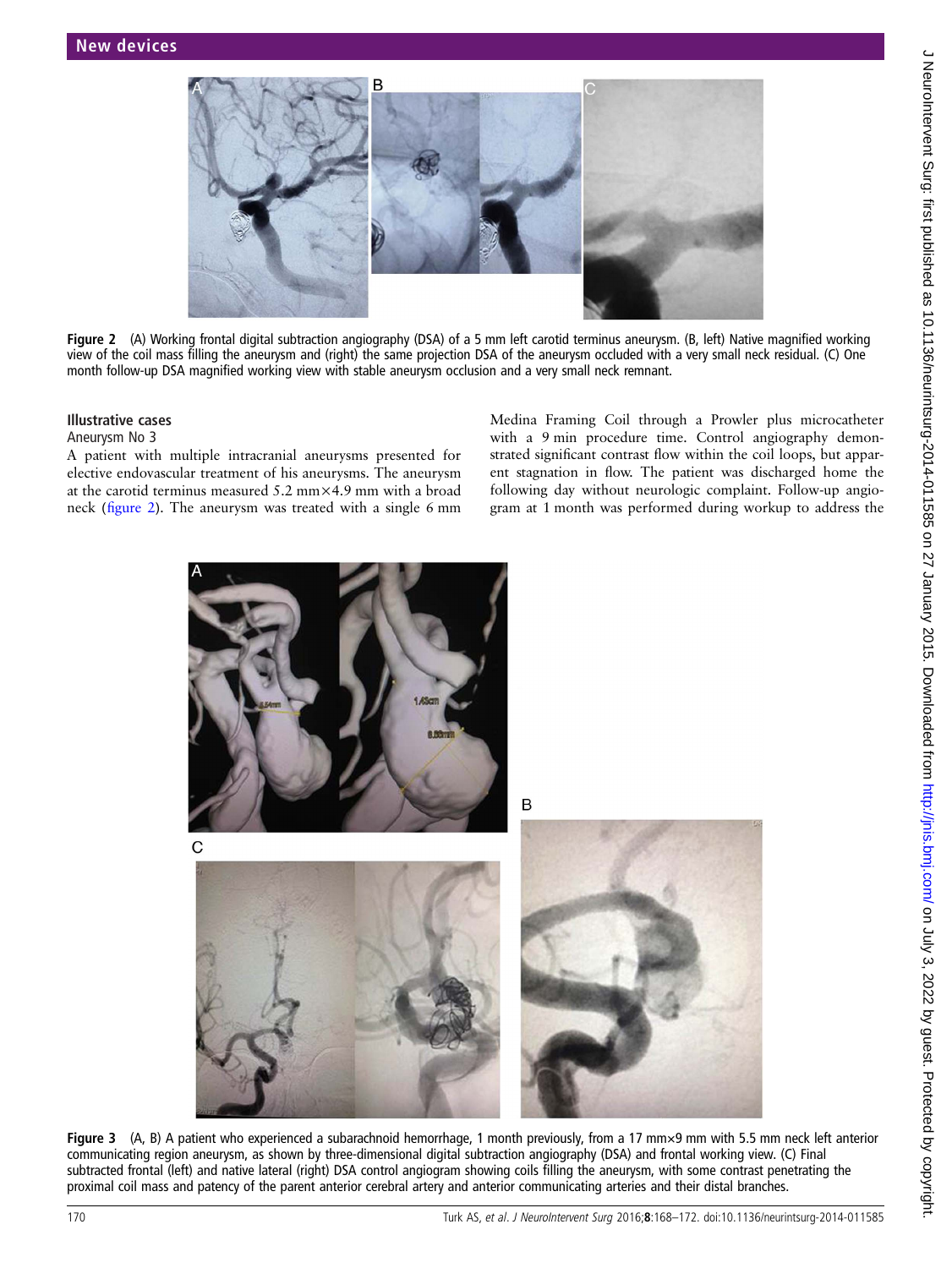patient's remaining cerebral aneurysms. Follow-up angiogram demonstrated >95% occlusion of the aneurysm with a small neck residual, which was present immediately postprocedure and remained stable in size.

## Aneurysm No 9

This patient experienced a subarachnoid hemorrhage 1 month previously from a 17 mm×9 mm with 5.5 mm neck left anterior communicating region aneurysm (fi[gures 3](#page-2-0) and 4). An 8 mm Medina Framing Coil was used to secure the dome of the aneurysm. A second 7 mm Median Framing Coil was complexed with the first coil and used to create a proximal basket covering the aneurysm ostium. Complexing framing coils to create a larger or longer coil mass is a common endovascular strategy for oblong and narrow aneurysms or when the aneurysm is much larger than the available coils. The remaining unfilled coil volume within the framing basket was subsequently filled with a 6 mm Medina Filling Coil and then two 5 mm filling coils. The final angiogram showed coils filling the aneurysm with some contrast penetrating the proximal coil mass, and the patency of the parent anterior cerebral and anterior communicating arteries and their distal branches. The patient was discharged home the following day without any neurologic complaints.

## **DISCUSSION**

Wide necked medium and large sized aneurysms remain a common but challenging group of aneurysms in which to effect successful endovascular treatment. Adjunctive devices such as balloons and stents are often required to achieve acceptable endovascular results, but these techniques have been reported to

carry a higher risk.<sup>[5](#page-4-0)</sup> Our early human experience with the Medina Coil, a next generation coil system, demonstrates the familiar coil ease of use methods and periprocedural safety. Additionally, we experienced relatively short procedure times while utilizing few adjunctive technologies.

The reported incidence of residual aneurysm necks after surgical clipping ranges from  $3.8\%$  to  $18\%$ .<sup>12</sup> Even after complete surgical clipping of an aneurysm, regrowth is thought to occur in up to 15% and rerupture in 2.7% of patients.<sup>[13 14](#page-4-0)</sup> A large endovascular series demonstrated recanalization rates as high as  $42\%$  in small aneurysms with wide necks.<sup>[15](#page-4-0)</sup> Large and giant aneurysms demonstrated much higher recanalization rates of 87% and 90%.<sup>15</sup> These limitations continue to drive innovation of new devices, such as flow diverters and bioactive coils.<sup>3</sup><sup>4</sup><sup>10</sup>

The Medina Coil is, very simply, an advanced coil technology that has some useful similarities with conventional coils, such as device size selection with framers and fillers. The final deployed device construct takes advantage of its surrounding filament design to provide improved volumetric filling of the aneurysm, and to hopefully result in better long term occlusion rates. At this early point of device use, the long term implications are unclear, but the early successful use of the technology in a safe manner consistent with current coil technology is extremely encouraging. To date, three of the Medina treated aneurysms have reached a point at which follow-up angiography was possible. All three demonstrated >95% aneurysm occlusion. This limited angiographic follow-up provides an early indication that, like many traditional coils, this device progressively occludes aneurysms over time. These results are particularly exciting given the relative complexity of the aneurysms treated to date.



Figure 4 Sequential filling of the aneurysm sac. (A) Subtracted (left) and native (right) digital subtraction angiography (DSA) working view shows an 8 mm framing coil was used to secure the dome of the aneurysm. (B) Subtracted (left) and native (right) DSA working view shows a second 7 mm framing coil was complexed with the first coil and used to create a proximal basket covering the aneurysm ostium. (C) Subtracted (left) and native (right) DSA working view shows the remaining unfilled coil volume within the framing basket was subsequently filled with a 6 mm and then two 5 mm filling coils.